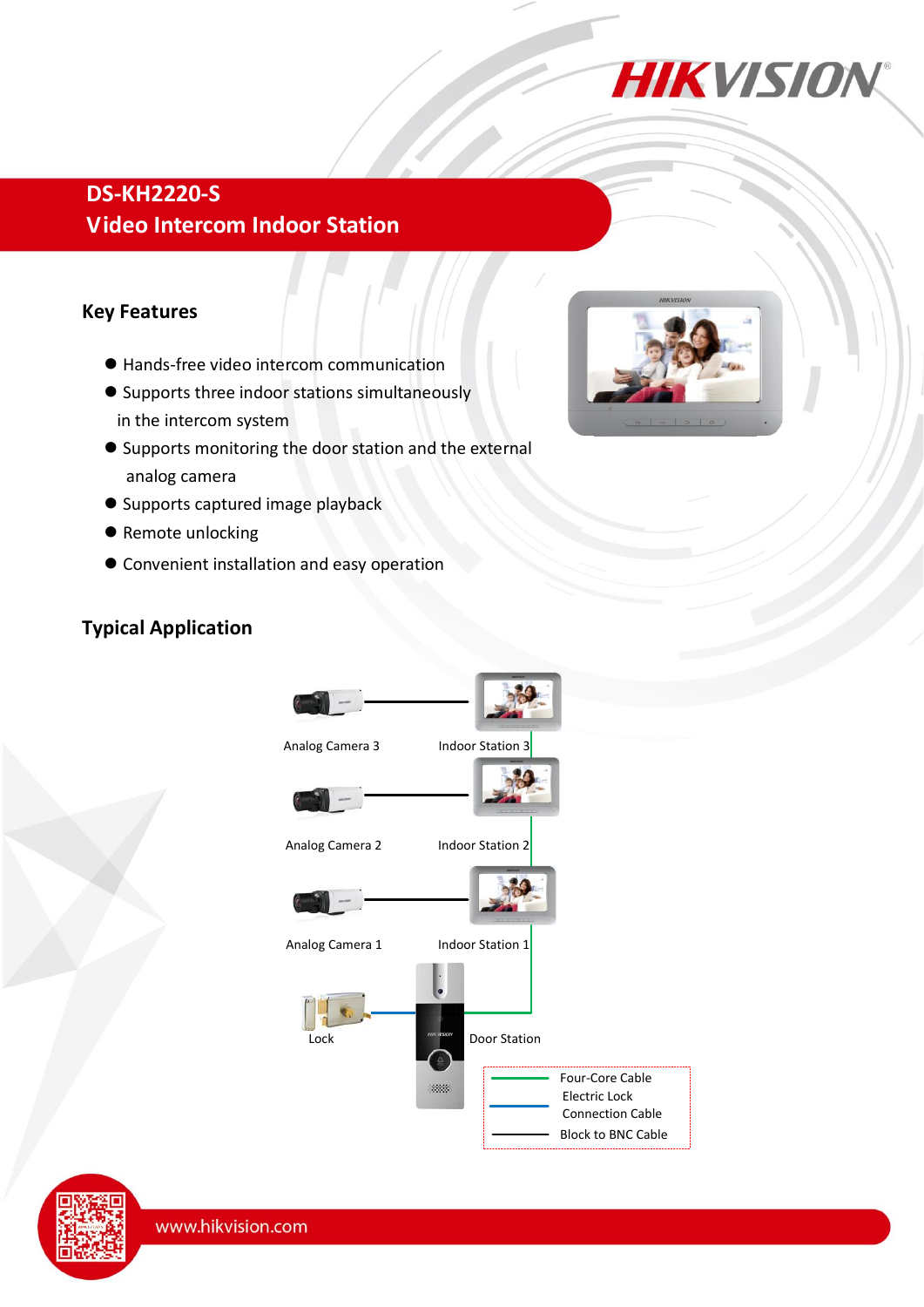

## **Specifications**

| <b>Model</b>                 |                                              | <b>DS-KH2220-S</b>                                                              |  |  |
|------------------------------|----------------------------------------------|---------------------------------------------------------------------------------|--|--|
| <b>Display</b><br>parameters | <b>Display screen</b>                        | 7-Inch Colorful TFT LCD                                                         |  |  |
|                              | <b>Display</b><br>resolution                 | $800 \times 480$                                                                |  |  |
|                              | <b>Operation</b><br>method                   | <b>Physical Button</b>                                                          |  |  |
| <b>Audio</b><br>parameters   | <b>Audio input</b>                           | <b>Built-in Omnidirectional Microphone</b>                                      |  |  |
|                              | <b>Audio output</b>                          | Built-in Loudspeaker                                                            |  |  |
|                              | <b>Audio quality</b>                         | Noise Suppression and Echo Cancellation                                         |  |  |
| <b>Device</b><br>interfaces  | <b>Four-wire</b><br>interface                | 4 Four-Wire Interfaces                                                          |  |  |
|                              |                                              | 1-ch Video Input, 1-ch Audio Input/Output, 1-ch Power<br>Supply, 1-ch Grounding |  |  |
| General                      | Power supply                                 | 12 VDC                                                                          |  |  |
|                              | <b>Power</b><br>consumption                  | $≤5 W$                                                                          |  |  |
|                              | <b>Working</b><br>temperature                | $-10^{\circ}$ C to + 55° C (14° F to 131° F)                                    |  |  |
|                              | <b>Working</b><br>humidity                   | 10% to 90%                                                                      |  |  |
|                              | <b>Dimensions</b><br>$(L \times W \times H)$ | 195.8 mm × 132.8 mm × 18.39 mm (7.7" × 5.2" × 0.7")                             |  |  |

### **Available Model**

DS-KH2220-S

H